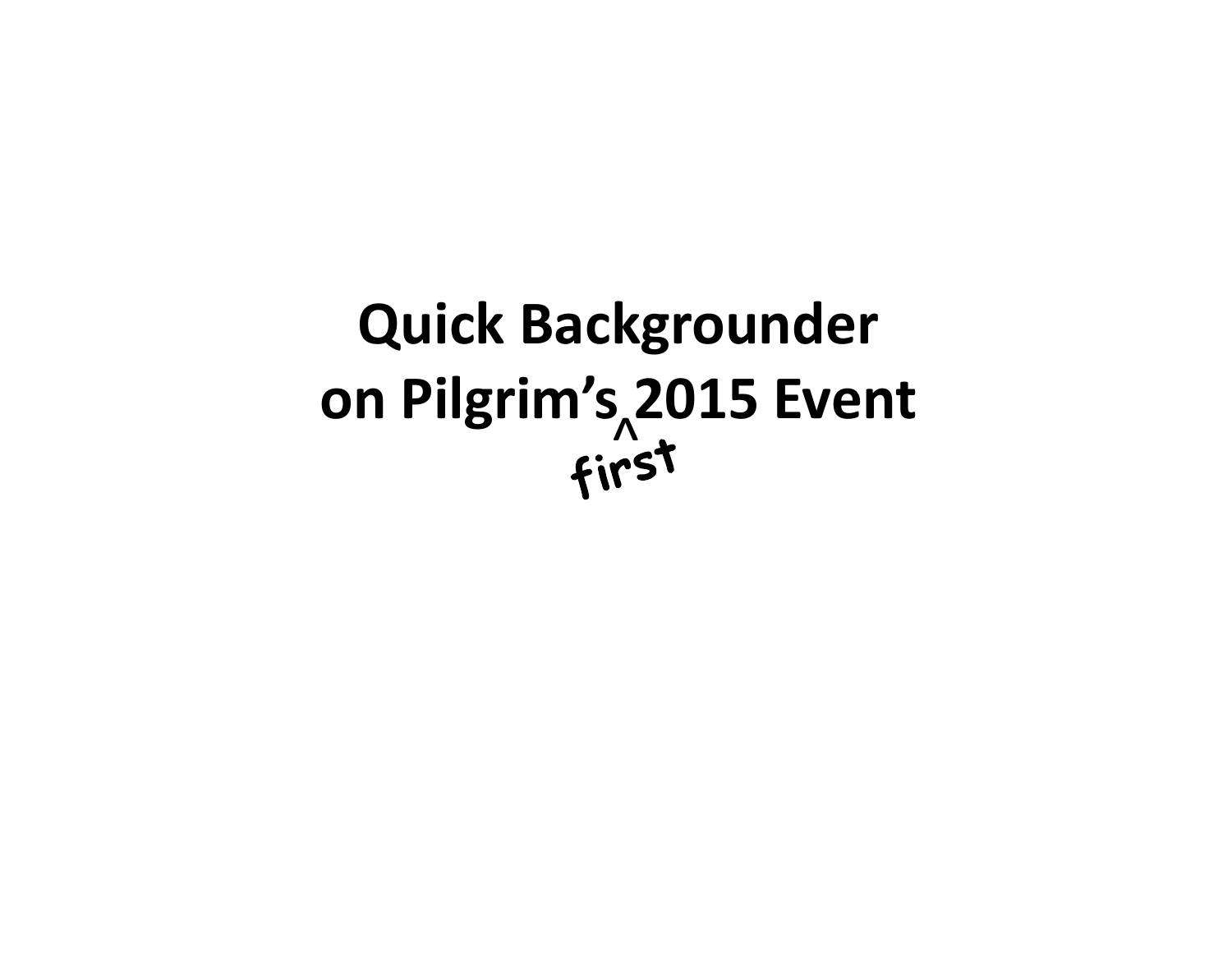

**To control pressure inside the reactor, the operators ran the High Pressure Coolant Injection (HPCI) system. It takes steam from the reactor vessel to spin a turbine. The steam exits the HCPI turbines and flows into the torus.**

**The HPCI pump took water from the Condensate Storage Tank and returned it to the CST.**

**Makeup to the reactor vessel to compensate for the inventory loss (e.g., the fluid leaving as steam to HPCI), was being provided by the Reactor Core Isolation Cooling (RCIC) system. Like HPCI, RCIC uses steam from the reactor vessel to spin a turbine connected toa pump. Thus, it also serves to control pressure. But HPCI is nearly 10 times larger than RCIC and thus does a better job controlling pressure.**

**Operators had to turn HPCI off, reportedl y due to a problem wi ht either the gland seal blower or the condensate pump.**

**After HPCI was turned off, operators opened safety/relief valves to discharge steam from the reactor vessel through pipes into the torus.**